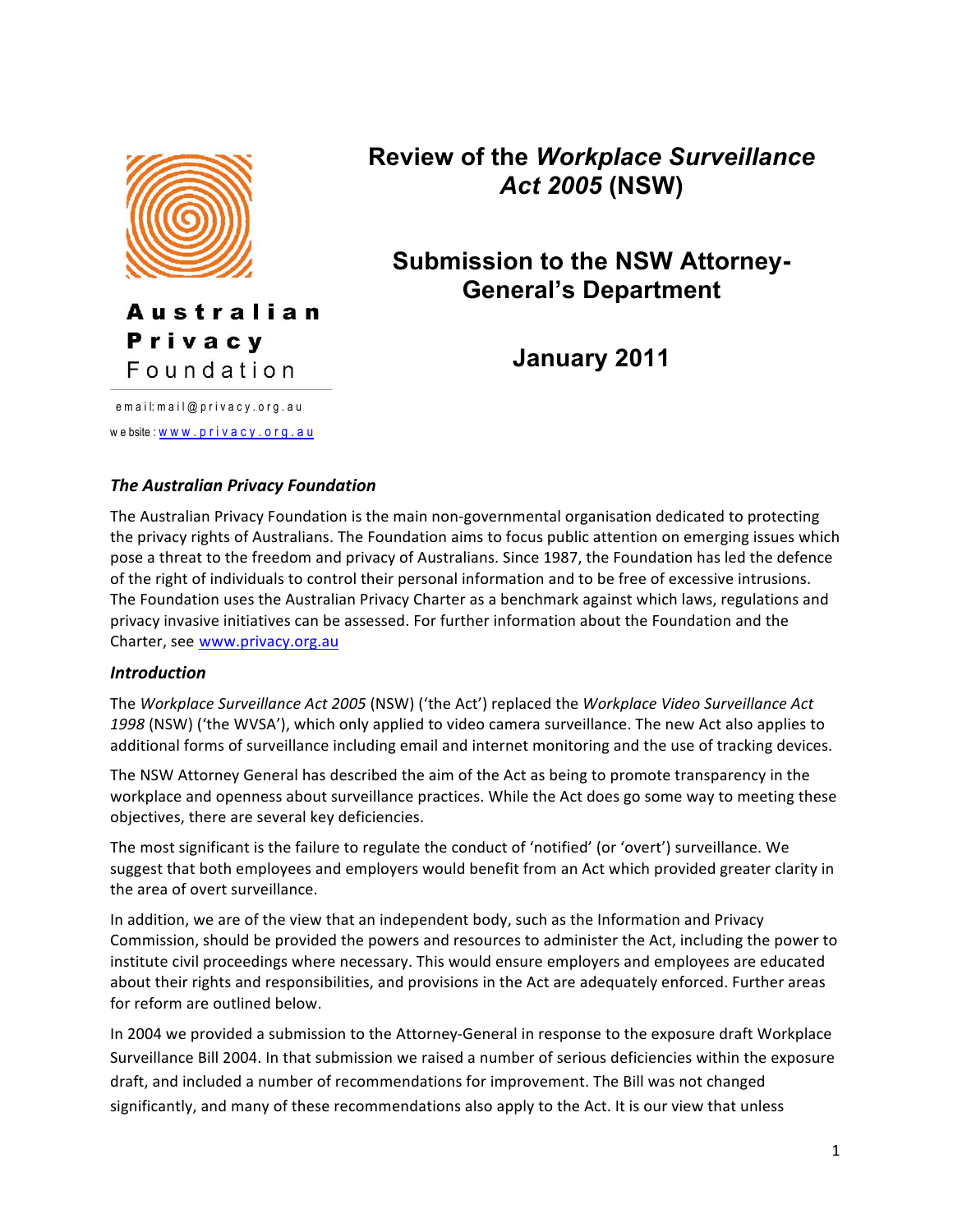modified, the Act represents more a lost opportunity than a serious attempt at law reform in the contentious area of workplace privacy. This submission therefore includes a number of recommendations for how the Act could be modified to provide greater privacy protection to employees, and greater clarity and certainty for employers.

## *Notified!surveillance*

The Act defines a category of visible surveillance ('notified surveillance', previously 'overt surveillance' in the WVSA), and defines everything else as its opposite - 'covert surveillance'. Only the conduct of covert surveillance is then further regulated by the Act.

This strict 'overt / covert' dichotomous approach has two major disadvantages:

- operational requirements are incorporated into the definition of notified surveillance, such that a failure to meet an operational requirement moves the conduct into the opposing category, and
- there is no regulation of notified surveillance beyond the requirement to meet the definition (ie to conduct the surveillance with proper notification).

This approach benefits neither employer nor employee.

The risk to employers is that a failure to meet the operational requirements built into the definition of 'notified surveillance', even if simply through forgetfulness, will render the otherwise notified surveillance 'covert', and thus unlawful unless a magistrate's authority is first obtained. In doing so, the employer will commit at least one offence,<sup>1</sup> and they cannot use or disclose any information gathered through the surveillance except in relation to proceedings for an offence.<sup>2</sup>

One example is the employer who accidentally gives only 13 instead of 14 days prior notice to employees that she is taking delivery of new fleet cars which will have their GPS systems switched on.

A second example is the home owner who uses a CCTV system to protect their home against burglary. The system is not 'hidden', in that the camera casings can clearly be seen, and they even have a sign on a front window to indicate there is a security system with CCTV in place. The home owner employs a person to work at the home – a plumber, a cleaner, or a nanny – but forgets to provide them with written notice of the existence of the CCTV before the person commences work. The home owner is an employer,<sup>3</sup> whose conduct does not meet the definition of 'notified surveillance',<sup>4</sup> and thus is now conducting 'covert surveillance' without lawful authority.

The above scenarios illustrate the difficulty in creating an absolute dichotomy between 'covert' and 'notified' surveillance, in which the former is tightly regulated with criminal sanctions and the latter is entirely unregulated, in circumstances where it is easy for the unwary employer to slip from the latter category into the former.

In addition, employees continue to have no privacy protection for the collection, storage, use or disclosure of information gathered through overt surveillance, beyond the notification and signage requirements necessary to meet the definition of 'notified surveillance'. Due to the inadequacies of

 $\frac{1}{1}$  Constanting 10, and possible also continu  $^1$  See section 19, and possibly also section 16, of the Act.  $^2$  See section 27(2) of the Act.

 $2$  See section 37(3) of the Act.

 $3$  See the definition of 'employer' in section 3 of the Act.

 $<sup>4</sup>$  See section 10(1) of the Act – the usual requirement of providing 14 days notice prior to commencing surveillance sensibly</sup> does not apply in cases where the surveillance existed before the employee commenced working for the employer, but under section 10(3) the employee must still be given notice in writing "before commencing work".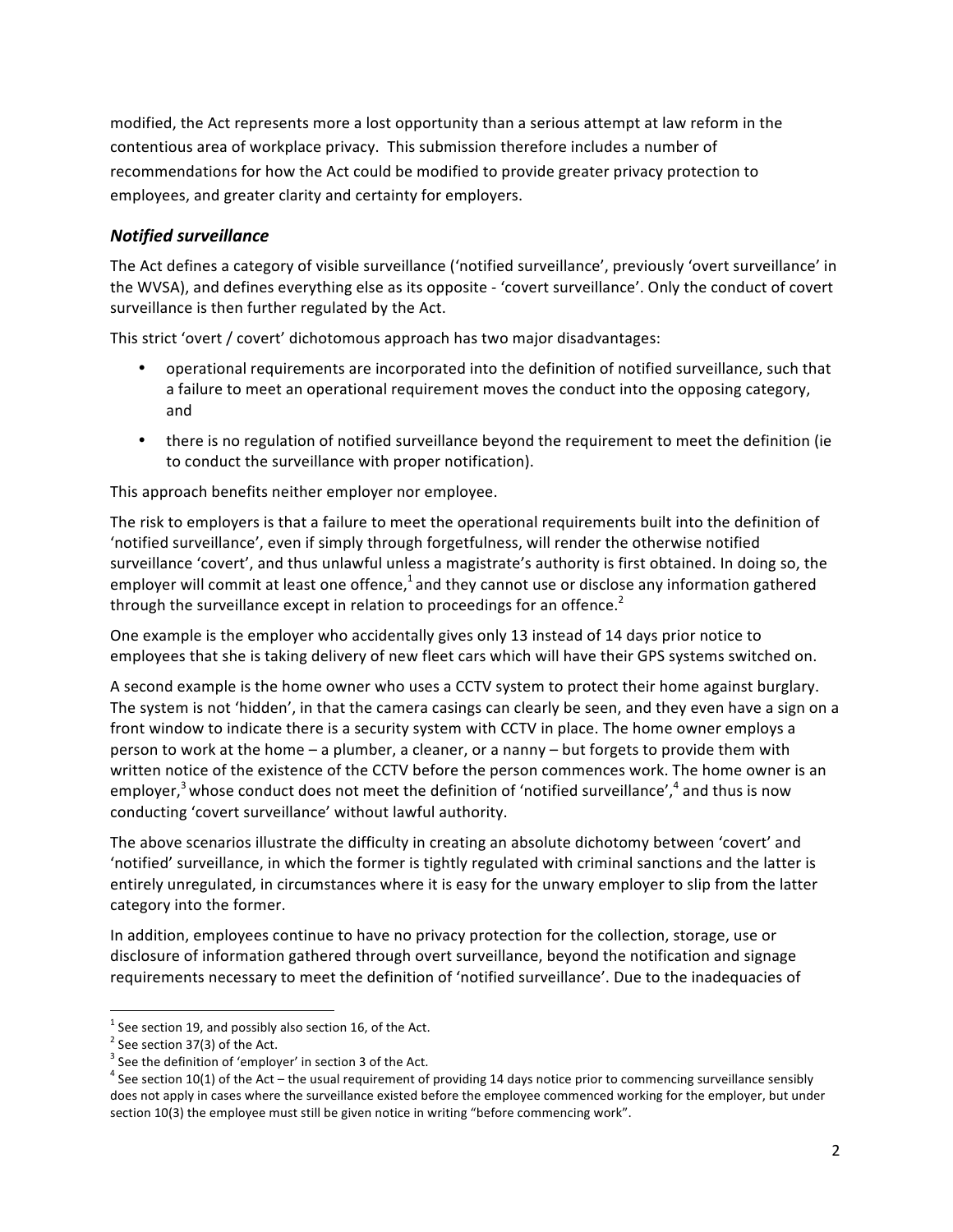existing information privacy laws in this area,<sup>5</sup> employees are virtually powerless to prevent, or seek redress for, any misuse or unfair handling of their personal information gathered by way of overt surveillance.

We are also concerned that third parties – such as clients, customers, students, colleagues and other visitors to the premises – may be subject to surveillance without their knowledge or consent. Most of these people would have no knowledge of any surveillance unless they are warned (eg. by telephone recording) or other public notification (eg. notices about CCTV in buildings).

The NSW Acting Privacy Commissioner has previously drawn the Government's attention to the high rate of telephone enquiries and complaints lodged with his office about the use of overt video surveillance in the workplace.<sup>6</sup> Privacy NSW has noted:

Uncontrolled overt surveillance can contribute to stress and a sense of powerlessness. It has the potential to be abused, for example, by zooming in on individual employees or subjecting them to an unreasonable level of continuous monitoring. In the absence of privacy protection for employee records there is a capacity for misuse of stored images from video surveillance.<sup>7</sup>

Subsequent Privacy NSW Annual Reports indicate that enquiries continue to frequently relate to surveillance issues.<sup>8</sup>

We submit that an appropriate approach would be to develop privacy principles relating to notified, or overt, surveillance in the workplace, which balance the competing interests of employers and employees, and also takes into account the rights of third parties.

In March 1996 a NSW working party on video surveillance in the workplace convened by the Department of Industrial Relations and representing employers, employees and the NSW Privacy Committee endorsed a voluntary *Code of Practice for the Use of Overt Video Surveillance in the Workplace.* The Code established a series of standards for overt surveillance systems, such as restricting the hours in which surveillance should operate, providing guidance on storage, retention and employees' access to tapes, and providing guidance on the ethical use and disclosure of surveillance material.

The International Labor Office's *Code of Practice on the Protection of Workers' Personal Data* was settled in 1997, and contains principles relevant to overt surveillance of employees such as:

- information collected should be used lawfully and fairly, and only for reasons directly relevant to the employment of the worker
- surveillance information should not be the only factor in evaluating performance
- employers must secure surveillance information against loss, unauthorised access, use, alteration or disclosure, and
- employees should have access to any surveillance information collected about them.

<sup>!!!!!!!!!!!!!!!!!!!!!!!!!!!!!!!!!!!!!!!!!!!!!!!!!!!!!!!!!!!!</sup> <sup>5</sup> !There!are!exemptions!for!the!employee!records!of!private!sector!employees!under!the!Federal!*Privacy\*Act\*1988\**and!the!NSW! Health Records and Information Privacy Act 2002, and for any information about the suitability of public sector employees under the NSW Privacy and Personal Information Protection Act 1998 and the NSW *Health Records and Information Privacy Act* 2002.

<sup>&</sup>lt;sup>6</sup> See Attachment 1 to Submission by Privacy NSW to the Director General, NSW Attorney General's Department on the Workplace Video Surveillance Act Review, October 2003, available from www.lawlink.nsw.gov.au/privacynsw

<sup>&</sup>lt;sup>7</sup> See pp 5-6 of the Submission by Privacy NSW to the Director General, NSW Attorney General's Department on the Workplace Video Surveillance Act Review, October 2003.

 $8$  See p 21 of the Privacy NSW 2002-03 Annual Report, and p 10 of the 2008-09 Annual Report.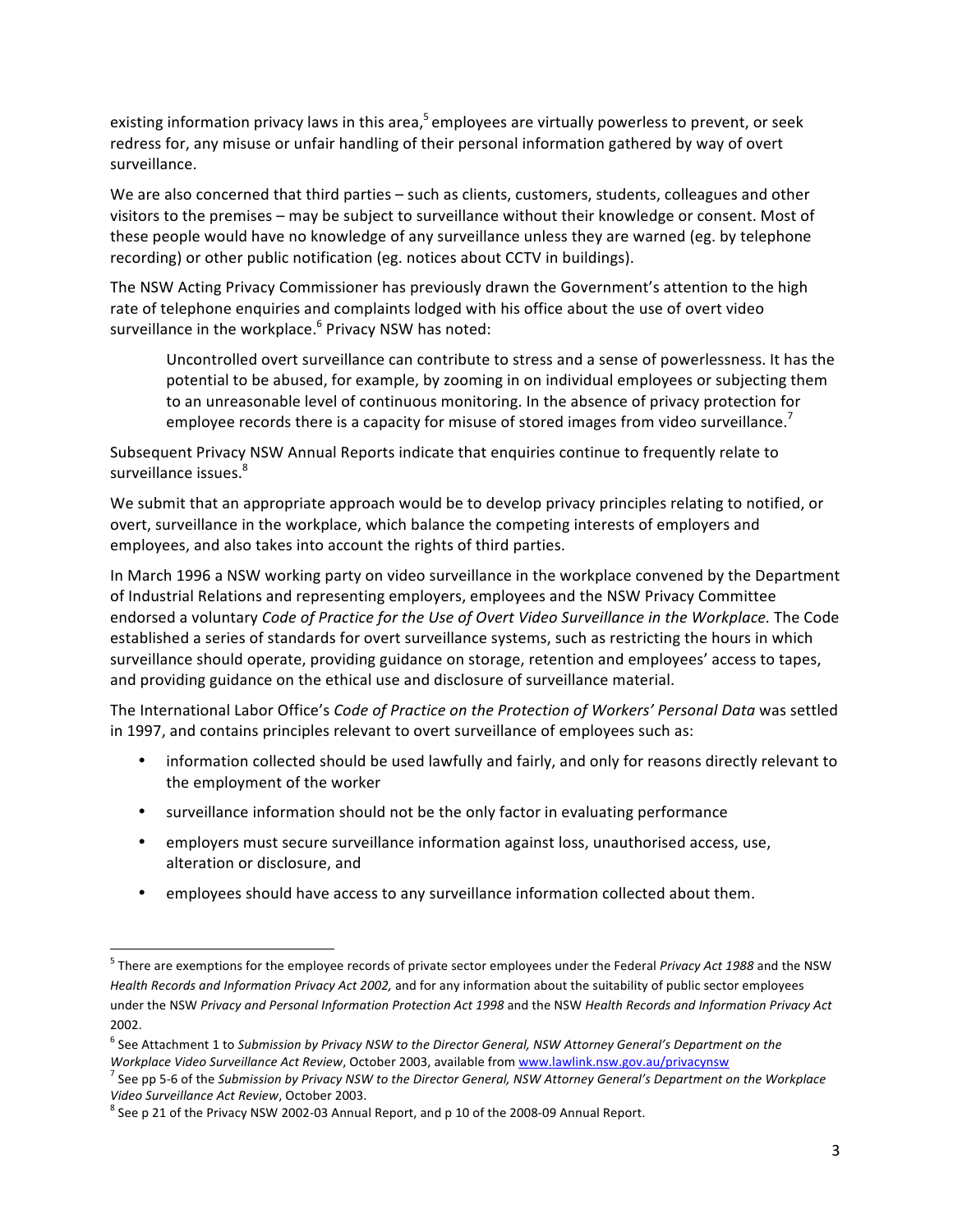In 2001, the NSW Law Reform Commission's recommendations from their Report 98, *Surveillance: An Interim Report,* included the introduction of a set of binding principles governing overt surveillance. The proposed principles included core standards such as that the surveillance must not breach reasonable expectations of privacy, must only be undertaken for acceptable purposes, and that use must be consistent with its purpose. The Law Reform Commission's recommendations have in turn been comprehensively reviewed by the NSW Privacy Commissioner.<sup>9</sup>

In 2005 in their *Workplace Privacy: Final Report*, the Victorian Law Reform Commission recommended that workplace surveillance legislation include principles to assist employers in complying with their proposed legislative obligation not to unreasonably breach the privacy of workers. The Commission determined that an employer would unreasonably breach the privacy of workers if it engages in acts or practices:

- for a purpose that is not directly connected to the employer's business
- in a manner that is not proportionate to the purpose for which those acts and practices are being used
- without first taking reasonable steps to inform and consult workers about the relevant act or practice
- without providing adequate safeguards to ensure the act or practice is conducted appropriately, having regard to the obligation not to unreasonably breach the privacy of the worker.<sup>10</sup>

We recommend that in addition to visibility and signage requirements for conducting notified surveillance, there also be principles which set out requirements relating to the operation of notified surveillance, and the collection, use, storage and disclosure of surveillance information obtained through notified surveillance.

This review of the Act would appear to be an opportune time to implement comprehensive privacy principles governing notified surveillance of employees, as previously recommended by the NSW Law Reform Commission. In the absence of regulation relating to notified surveillance, this Act adds very little of the privacy protection promised for employees or the sensible guidance promised for employers.

We therefore recommend that the Act be amended to incorporate provisions similar to the 1996 voluntary *Code of Practice for the Use of Overt Video Surveillance in the Workplace and/or the privacy* principles as proposed by the NSW Law Reform Commission and the Victorian Law Reform Commission, such that the conduct of overt surveillance is directly regulated. Such provisions could also address the situation where overt surveillance incidentally or deliberately monitors or records information about third parties, such as clients, customers, students, visitors to the premises, and so on.

# 'Notified' surveillance that is not actually notified

The definition of notified surveillance also incorporates surveillance conducted for a purpose 'other than surveillance of employees', where the employee (or a body representing a substantial number of employees) has agreed to that use, and the surveillance is 'carried out in accordance with that agreement'.<sup>11</sup> This category would appear to require none of the notification, visibility or signage requirements.

<sup>&</sup>lt;u>.</u><br><sup>9</sup> See pp 6-18 of the Privacy NSW *Submission on the NSW Law Reform Commission Report 98, Surveillance: An Interim Report,* June 2002.

<sup>&</sup>lt;sup>10</sup> See p 54 of the Victorian Law Reform Commission *Workplace Privacy: Final Report,* October 2005. <sup>11</sup> See section 14 of the Act.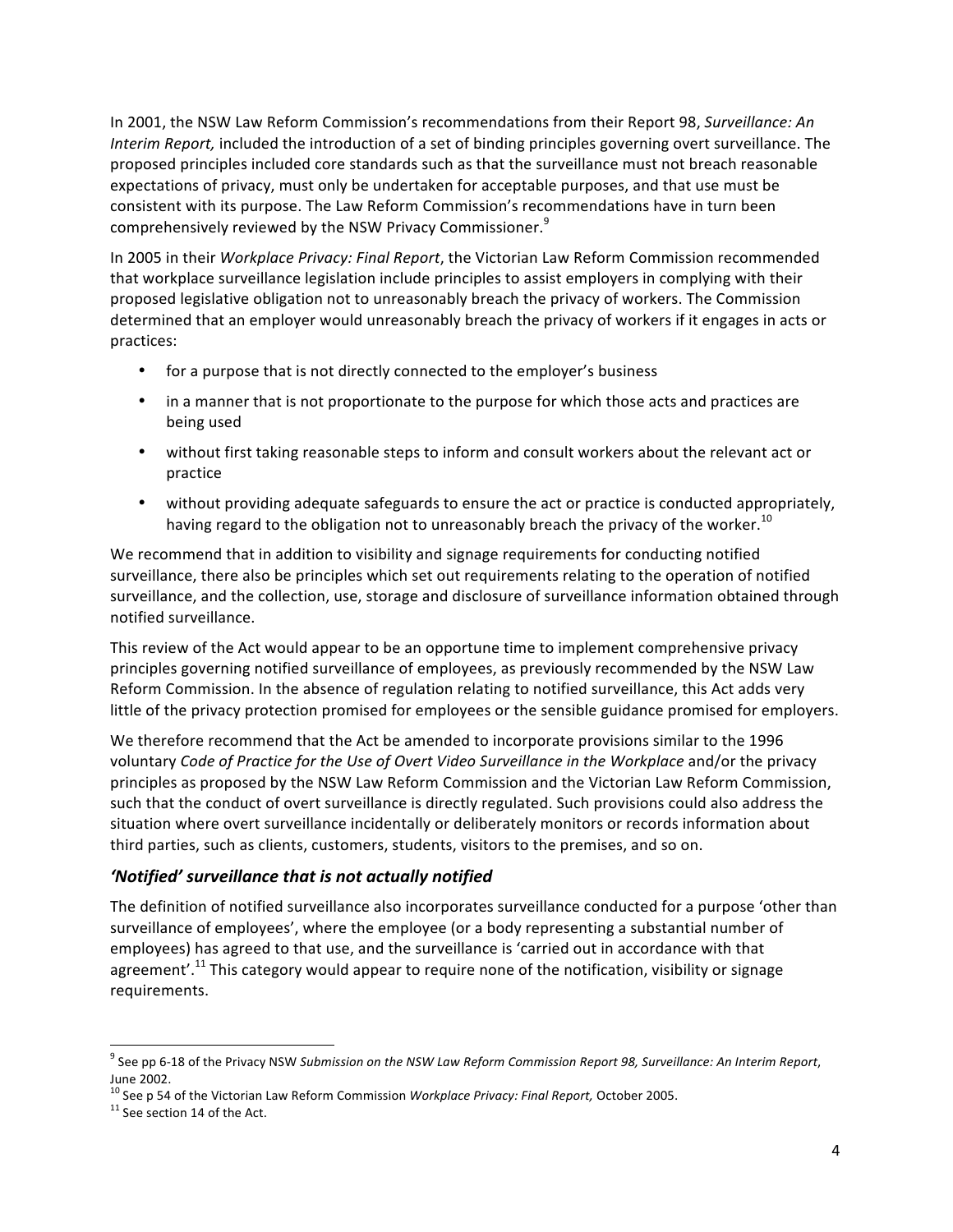Thus it would appear that the Act would allow for example hidden CCTV cameras in the foyer of a building, with no signage whatsoever. This is a significant departure from existing Government policy on the use of CCTV cameras in public places.<sup>12</sup>

This provision nonetheless suggests that any use of the surveillance material must conform to the 'agreement' with the employees. It would appear that any other use will tip the conduct from being 'notified' surveillance into the category of 'covert' surveillance and thus be prohibited, but only if employees are subject to the surveillance. There are no penalties or remedies for non-agreed uses of surveillance material, so long as employees are not the target. Thus while the employees or their representative body may negotiate an agreement which incorporates privacy protection for third parties such as clients or members of the public, the employer may breach the agreement with impunity.

Furthermore this approach exposes all parties to considerable risks. The status of the surveillance at law will depend on interpretation of the 'agreement'. How will disputes about the 'agreement' be resolved? The Act provides no guidance on how or whether surveillance established for one non-employment purpose (such as security of premises) could legitimately be used for another purpose (such as disciplining of employees or tracking their punctuality).

We therefore recommend that section 14 be deleted.

## *Covert!surveillance*

Section 19 of the Act prohibits covert surveillance of an employee at work without a magistrate's authority.

While this is a commendable protection, we are disappointed that it could potentially be undermined by the provision in section 22, which provides a defence to prosecution in some circumstances. It is our submission that this particular section undermines the basic rule in section 19, by allowing an employer to conduct covert surveillance of employees without a magistrate's authority, and then if caught and prosecuted simply justify their actions as necessary for 'the security of the workplace or persons in it'. The employer can thus avoid both the up-front justification before a magistrate, and the post-hoc reporting requirements, for covert surveillance of employees that the Act is predicated upon. We recommend the necessity of section 22 be considered.

#### *Prohibition on surveillance using work surveillance device while employee not at work*

Section 16 of the Act prohibits the use of a device (other than a computer), normally used for notified surveillance of the employee at work, if it is also used for surveillance of the employee when the employee is not at work. However this does not cover the scenario where the employer uses a device only switched on when the employee is not at work.<sup>13</sup> For example, it is our reading that the Act will not prohibit an employer from using a tracking device to determine the location of an employee's workprovided mobile phone or fleet vehicle while the employee is off duty, so long as they don't use the same tracking device when the employee is also on duty. Potentially such conduct could be more privacy-invasive that any surveillance conducted while the employee is 'at work'.

In addition, inadvertent surveillance may become criminal conduct under section 16. For example, an employer who installs a location-tracking device (eg. in a fleet vehicle) to lawfully track their vehicle or staff are during work time will be in breach of the Act if they accidentally leave the surveillance 'on'

<sup>&</sup>lt;sup>12</sup> See part 14 of the NSW Government Policy Statement and Guidelines for the Establishment and Implementation of Closed *Circuit Television in Public Places,* which also recommends the relevant Australian Standard, AS 2342 - 1992. The policy is available at http://www.lawlink.nsw.gov.au/cpd.nsf/pages/cctv\_index .<br><sup>13</sup> That is, a device which is not part of a 'notified surveillance' system used 'at work'.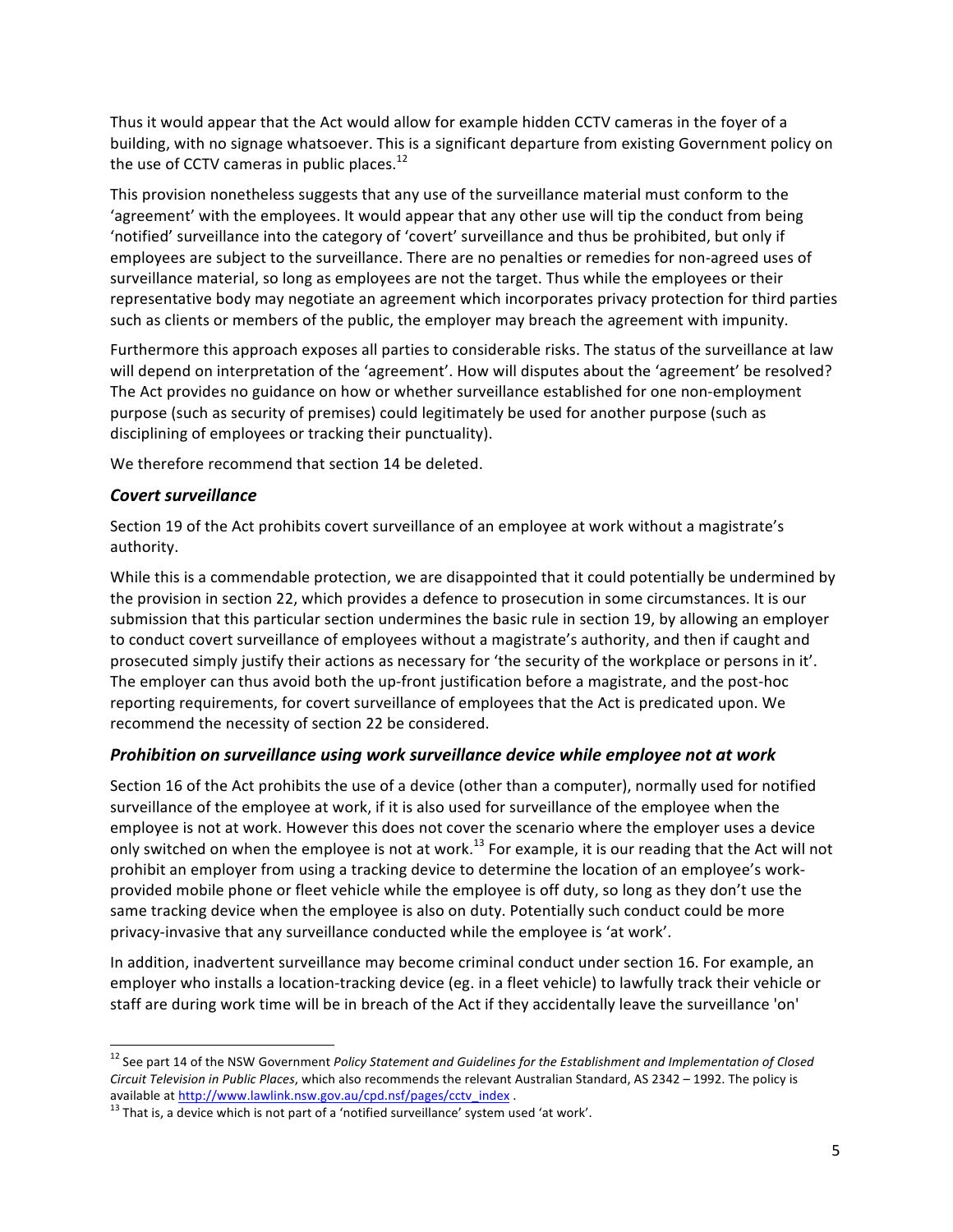when the employee is not 'at work' (eg. using the vehicle for personal use after hours). However, unless the employee's work and commute hours are strictly controlled, and the surveillance device likewise, how is the employer to know when to turn the surveillance on and off?

Therefore, under section 16, deliberate misconduct may not amount to an offence, and inadvertent conduct may be criminalised. We therefore recommend the wording of this section be carefully reviewed.

# **Use of covert surveillance material**

The Act provides at section 37(2) the circumstances in which surveillance material, obtained covertly with a magistrate's authority, may be used or disclosed. Categories (b)-(d) each require a test in which the use or disclosure is for a purpose that is 'directly or indirectly related to …'. We suggest that an appropriate additional threshold be that the purpose also be 'reasonably necessary for …'.

The Act provides at section 37(3) that illegally obtained surveillance material (that is, material gathered through covert surveillance that was not authorised) may still be used or disclosed in some circumstances.

There are two circumstances in which material could potentially be gathered through covert surveillance that was not authorised:

- the employer who intended to conduct visible surveillance, but whose actions accidentally tipped them into the definition of 'covert' surveillance, and
- the employer whose intention was to conduct hidden surveillance, and who does so without obtaining the appropriate authorisation, whether through ignorance of the law or by intention.

That the Act does not distinguish between these two categories is of concern, as previously dealt with above. Furthermore there should be a distinction between the covert surveillance which could have been carried out with a magistrate's authority but wasn't, versus that which could never have been authorised in the first place.

We suggest that any use or disclosure of illegally obtained surveillance material is inappropriate in circumstances where an authority to conduct the covert surveillance could not have been lawfully obtained in the first place. That is, where the purpose of the surveillance was outside the terms of section 20(1) in the Act (eg. if the covert surveillance is conducted with the purpose of monitoring an employee's work performance, or is conducted in a toilet facility), it is our argument that any use or disclosure of the surveillance material obtained must be prohibited.

We submit that if Parliament has set rules about when covert surveillance can not be authorised in the first place, a person who contravenes those rules should not be able to benefit from their unlawful conduct in any way. To prevent the use, disclosure, or admission into evidence of illegally obtained surveillance material, where its collection could never have been lawfully authorised in the first place, would also provide greater certainty and relief for the subjects of illegal covert surveillance. Such an approach would be consistent with the Legislative Council's recommendations in relation to illegally or improperly obtained forensic material.<sup>14</sup>

# *Blocking!email!and!internet!access*

Section 17 provides an important privacy protection by preventing an employer from blocking emails without notifying the employee. Yet the exemptions to the general rule, in section 17(2), are too wide. In

<sup>&</sup>lt;sup>14</sup> Legislative Council Standing Committee on Law and Justice, *Review of the Crimes (Forensic Procedures) Act 2000*, Report 18, February 2002. See recommendation 51.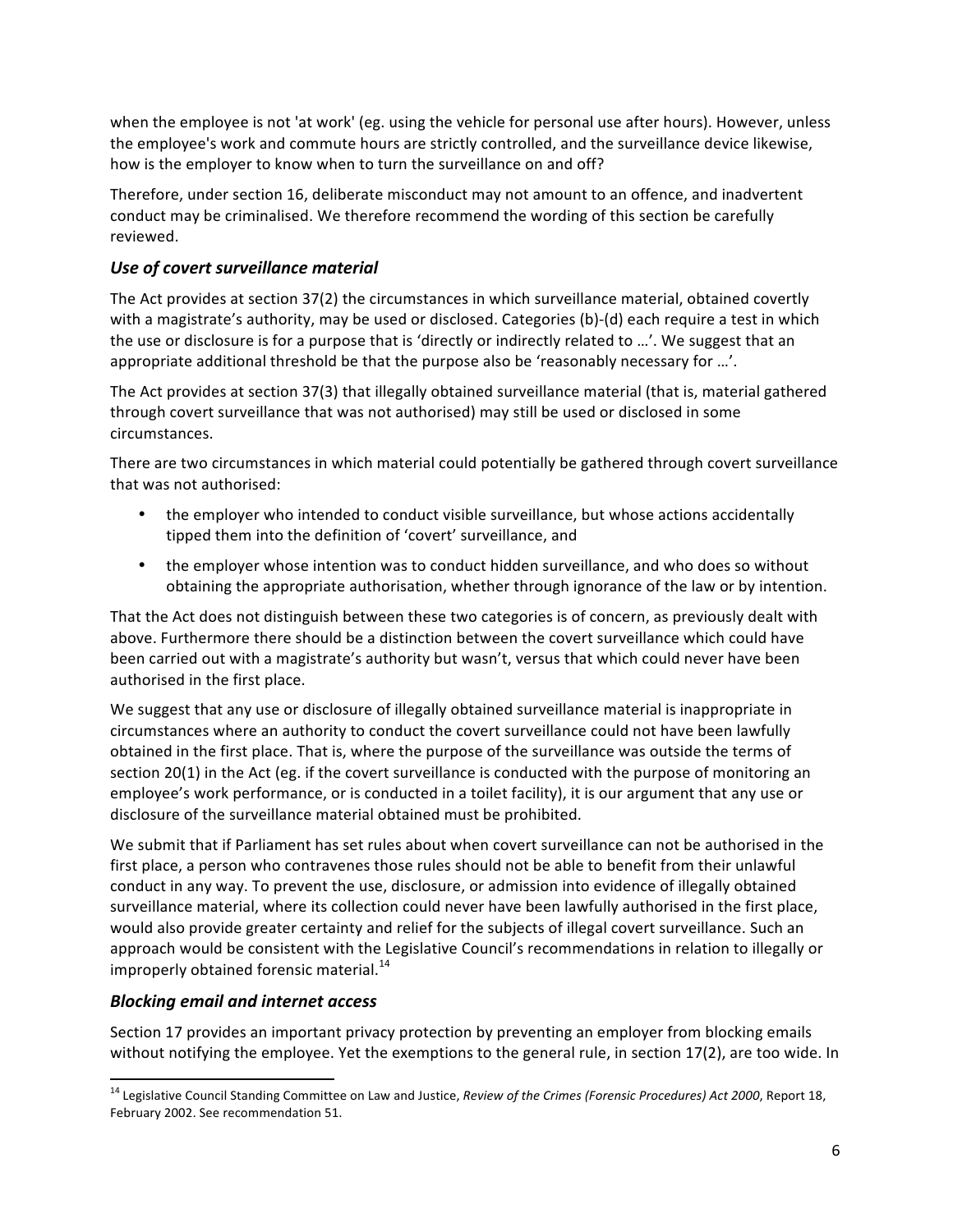particular, section  $17(2)(c)$  represents a significant restriction on free speech and the privacy of communications. This places the employer in the position of censoring speech in a covert way. There may be various legitimate reasons that material that reasonable persons would find offensive should nonetheless be communicated by electronic means. An example would be a person who has received an offensive document, which incites racial hatred. The person seeks to forward a copy on to the Anti-Discrimination Board to lay a complaint, or perhaps to the local newspaper as part of a protesting letter to the editor. For these reasons we recommend deletion of section 17(2), such that any blocking of website or emails must always be notified to the employee.

## *Administration!of!the!Act*

Currently, no regulator has specific responsibility for administering the Act - providing education about the Act, monitoring the use of surveillance in workplaces, or enforcing its provisions. While Privacy NSW is responsible for administering the *Privacy and Personal Information Protection Act 1998*, it has no responsibilities in relation to the Workplace Surveillance Act. We recommend the newly created Information and Privacy Commission be made responsible for administering the Act, including educating employers and employees or their rights and responsibilities under it, and enforcing its provisions.

#### *Education*

It is vital to the success of the Act that employers and employees are aware a) that the Act exists, and b) of their rights and responsibilities under it. Consider the example cited above – the homeowner who uses surveillance to protect their home and also employs a cleaner or nanny – it is plausible such a person is not even aware of the existence of the Act. Education about a legislative regime is fundamental to its success, and has been frequently acknowledged. The Department of Treasury and Finance for example, cited education as 'an essential non-legislative measure to ensure compliance with statutory obligations'.<sup>15</sup> In addition the former federal Privacy Commissioner noted that 'promotion and education are key tools used by the Office in meeting our responsibility to encourage adoption of privacy standards more broadly in the community'.<sup>16</sup> We recommend additional powers and funding for the Information and Privacy Commission to undertake this role.

#### *Enforcement*

#### *Notified\*surveillance*

Rather than the criminal offence approach to non-compliance with the 'covert surveillance' provisions of the Act, we recommend there be a system of civil remedies available for any non-compliance with the notified surveillance provisions, more in line with existing information privacy laws.

For example, there should be the ability for any person affected by the conduct of notified surveillance to lay a complaint with the Information and Privacy Commission in the case of refused access to the surveillance material, unethical use or unauthorised disclosure of surveillance material. As with existing information privacy laws in NSW, the Information and Privacy Commission could attempt to conciliate the complaint, or the complainant could seek an enforceable remedy in the Administrative Decisions Tribunal.<sup>17</sup>

#### *Covert\*surveillance*

<sup>&</sup>lt;sup>15</sup> See 1-7 of Department of Treasury and Finance, *Victorian Guide to Regulation* (2005).<br><sup>16</sup> See p 44 of the Office of the Privacy Commissioner *The Operation of the Privacy Act Annual Report* (2001).<br><sup>17</sup> The ability the Tribunal to deal with privacy complaints against private sector as well as public sector respondents, will commence on 1 September 2004 when the NSW *Health Records and Information Privacy Act 2002* commences.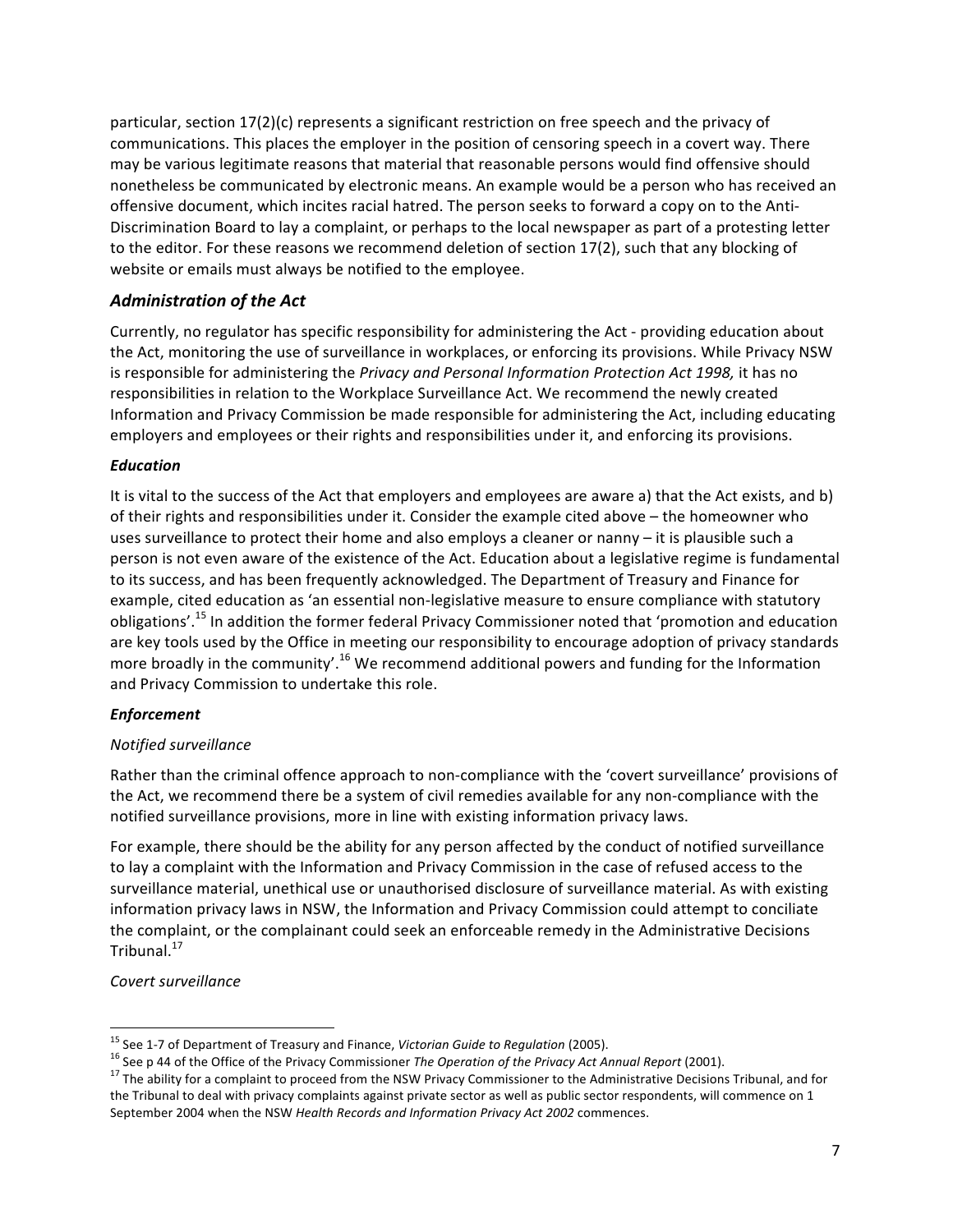We are not aware of any prosecutions under the Act, although there are two matters currently before the courts.<sup>18</sup> This is despite Privacy NSW receiving a large number of complaints relating to workplace surveillance.<sup>19</sup> We are also not aware of any prosecutions under the Act's predecessor, the WVSA, despite evidence of widespread non-compliance with that Act.<sup>20</sup> This may be because no single agency is responsible for administering the Act, and therefore does not have both the willingness and capacity to investigate and prosecute for breaches under it. Further, because of the lack of public record of how the law is being enforced, the Act has little deterrent or educative effect on employers. We recommend additional powers and funding for the newly created Information and Privacy Commission to undertake this role, to cater for situations where there is no union who can represent the employee, or where the employee is not a member of the relevant union.

The Victorian Law Reform Commission in its 2005 review of workplace privacy recommended that civil penalties should be imposed for some breaches of proposed workplace privacy legislation.<sup>21</sup> Similarly, the NSW Law Reform Commission in its 2001 review of surveillance recommended that subjects of unlawful covert surveillance should have the right to gain a civil remedy.<sup>22</sup> We support this recommendation, and do not believe that it is unreasonable that the covert surveillance operator is potentially subject to both a criminal and civil penalty. We also support the recommendation of the NSW Privacy Commissioner that a person subject to covert surveillance should be able to seek a civil remedy if it can be subsequently established that an application for covert surveillance was not made in good faith.<sup>23</sup> We therefore recommend a civil complaints model for non-compliance with the covert surveillance provisions, as per that proposed above with respect to overt surveillance.

# *Accountability*

The Act provides, at section 35, a system by which employers with a covert surveillance authority must provide a 'report back' to the magistrate on various matters, including 'any action taken or proposed to be taken in light of the information obtained'. Under section 35(6), the magistrate may then order that the employee who was the subject of the surveillance be informed of and/or given access to the surveillance material. We approve of these provisions.

We also commend the requirement, at section 42, for a report to be tabled each year by the Attorney General on the number of covert surveillance authorities sought, and the number issued during the reporting year. However we suggest that the report should also include details of:

- the type of surveillance requested / authorised (ie. camera, computer or tracking), and
- what actions were taken after the period of surveillance (as reported back to the magistrate under section 35), and
- whether or not the magistrate made any subsequent orders in relation to the employee subject being informed of or receiving access to the surveillance material (under section 35(6)).

<sup>&</sup>lt;sup>18</sup> See http://www.smh.com.au/technology/australia-post-spying-on-workers-20100203-ndj0.html?skin=text-only;<br>http://www.smh.com.au/nsw/claims-firm-spied-on-mine-staff-20100726-10st1.html.

<sup>&</sup>lt;sup>19</sup> See for example p 21 of the Privacy NSW 2002-03 Annual Report, and p10 of the 2008-09 Annual Report.<br><sup>20</sup> See p6 of the Submission by Privacy NSW to the Director General, NSW Attorney General's Department on the Workp

Video Surveillance Act Review, October 2003.<br><sup>21</sup> See recommendation 55 of the Victorian Law Reform Commission Workplace Privacy: Final Report, October 2005.<br><sup>22</sup> See recommendation 105 and the discussion at 10.38 of the R

<sup>&</sup>lt;sup>23</sup> See p 24 of the Privacy NSW *Submission on the NSW Law Reform Commission Report 98, Surveillance: An Interim Report, June* 2002.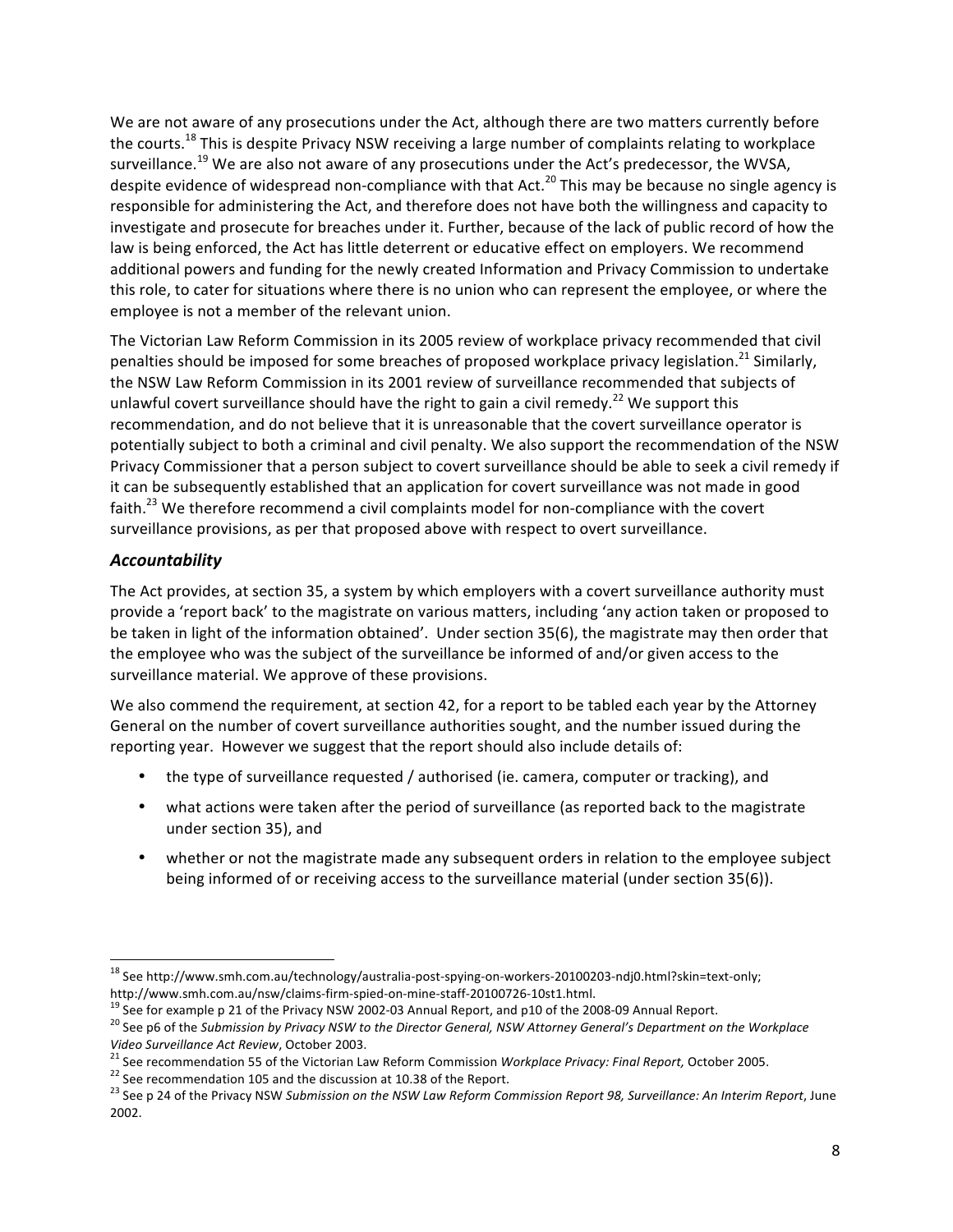An additional accountability measure would be to allow for the random or periodic audit of local court files by the Information and Privacy Commission to assess the operation of the scheme, including compliance with the report-back requirements.

## *Definitions*

In addition, we make the following recommendations:

- 'Camera surveillance' is defined in the Act as the 'monitoring or recording, by electronic means, of visual images'. This limits the coverage of the Act, such that the recording of a single image (as opposed to two or more images) is not included in the definition. We recommend that the singular as well as plural form be used.
- Our reading of the definition of 'computer surveillance' is that it will incorporate the use of a work-provided email or internet account, even when the computer being used by the employee is the employee's own computer (for example, when the employee uses their home computer to access their work email account). In fact our reading is that any use of any computer by a person will meet the definition of 'computer surveillance', so long as that person's employer is monitoring or recording that use. We recommend this be interpreted broadly to ensure the Act prohibits the surveillance of an employee when not at work.

## *Conclusion*

While advancing the reasonable protection of employees' privacy by prohibiting covert surveillance in most cases, the Act fails to actually regulate the conduct of notified surveillance beyond signage and notification requirements. The reality for many employees is that they will continue to have no choice about whether or not they are to be subject to surveillance in the workplace, and how surveillance information may be used.

This is particularly disappointing, given the amount of work already conducted in the past decade by NSW government agencies in the industrial relations, privacy and law reform fields to develop a workable model of regulation for overt surveillance.

The rigid dichotomy between 'notified' and 'covert' surveillance, and the dichotomy between when an employee is or is not 'at work', are concepts which we do not believe will translate easily to the real world. There is a risk that employers who are trying to 'do the right thing' will nonetheless find themselves in breach of the law and facing criminal sanctions, yet at the same time a wronged employee has no ability to obtain a civil remedy for an invasion of their privacy.

We have also identified several key loopholes in the Act, which would allow employers to conduct covert surveillance of employees while they are not at work, and also may conduct covert surveillance of clients and visitors. Furthermore we believe that the Act provides inadequate protection for employees against the conduct of covert surveillance by an employer who has not obtained the requisite magistrate's authority, and provides little protection against the misuse of any information obtained as a result of such unauthorised and covert surveillance. We are also concerned that the Act does not adequately address situations where overt surveillance incidentally or deliberately monitors or records information about third parties, such as clients, customers, students, visitors to the premises, and so on.

We are of the view that the Act should include principles which aim to balance the interests of employers and employees, and take into account the rights of third parties. These principles should set out requirements relating to the operation of notified surveillance, and the collection, use, storage and disclosure of information obtained through notified surveillance.